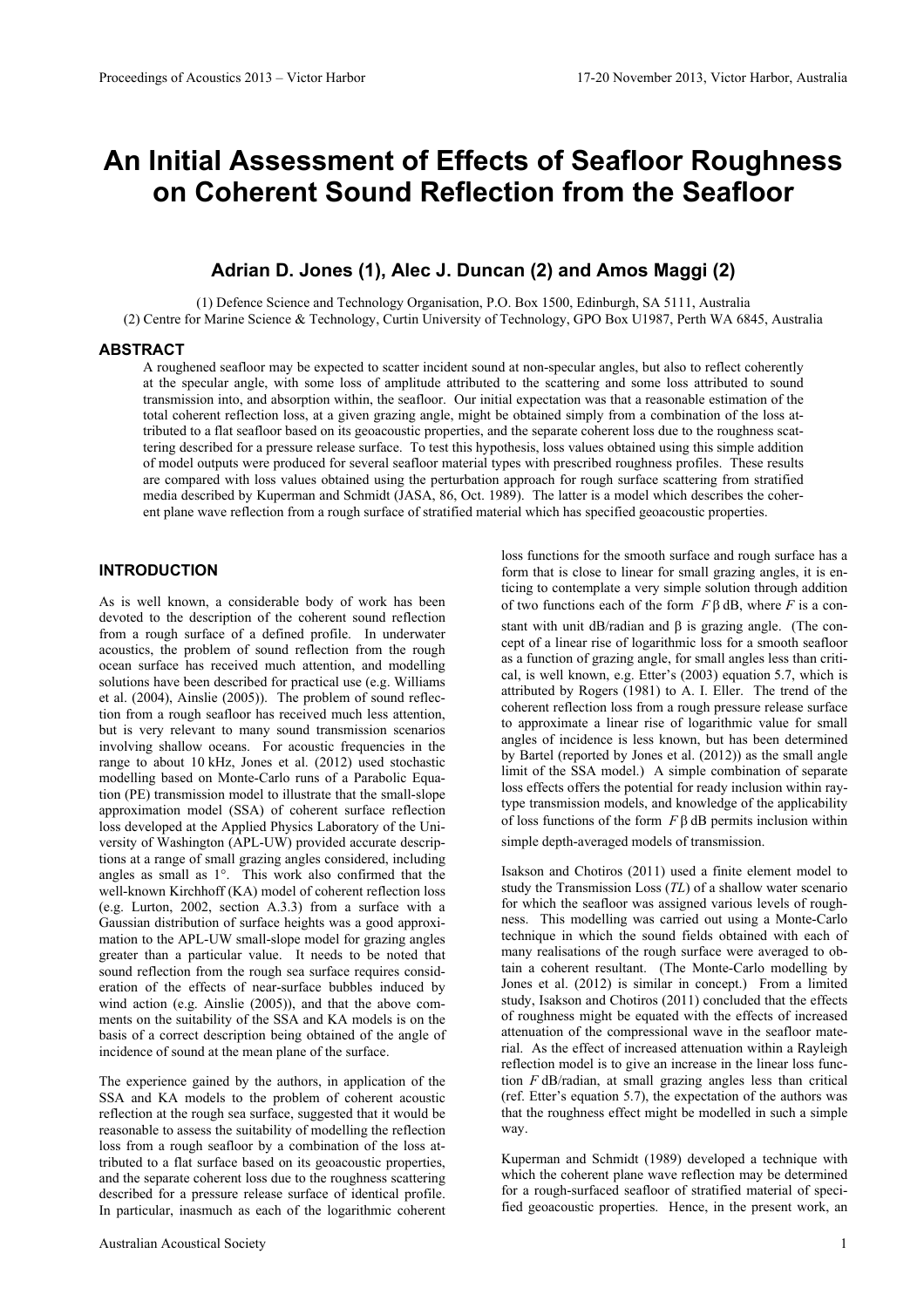implementation of this model was used as a reference against which more simple descriptions would be compared. In this initial study, the approach of Kuperman and Schmidt was implemented without, at this point, a detailed critique of its derivation. To provide an intuitive expectation of what might be expected for the coherent reflection from a rough absorptive seafloor, below an assessment is made of how a Kirchhoff type model of the phenomena might differ from the form of this model for a lossless surface.

## **KIRCHHOFF MODEL FOR ROUGH SURFACE OF SPECIFIED GEOACOUSTIC PROPERTIES**

As stated earlier, techniques for modelling the coherent reflection from a rough sea surface are well-known. It is then reasonable to consider the changes made to these modelling approaches for the case in which the boundary does not present an extreme difference in impedance, that is in the case of the boundary being assumed neither pressure release nor rigid (zero or infinite impedance).

For a pressure release surface with a Gaussian distribution of surface heights, the well-known Kirchhoff (KA) model of coherent reflection loss (*RL*) for a single surface reflection, in terms of the Rayleigh parameter, is (e.g. Lurton, (2002) section A.3.3)

$$
RL = -20 \log_{10} \left( e^{-0.5\Gamma^2} \right)
$$

$$
= 10\Gamma^2 / \ln(10) \text{ dB per bounce.}
$$
 (1)

where "ln" denotes natural logarithm, to base  $e = 2.71828...$ and the acoustical roughness of the surface is given by the Rayleigh parameter  $\Gamma = (4\pi f h_{\sigma} \sin \beta)/c_w$ , where *f* is cyclic frequency, Hz;  $h_{\sigma}$  is rms height of the rough surface, metres;  $\beta$  is the acoustic grazing angle with the mean surface plane, radians;  $c_w$  is speed of sound in seawater, m/s. The coherent reflection is, of course, at the specular angle.

For a Gaussian distribution of surface heights, it may be shown that the Rayleigh parameter  $\Gamma$  is the same as the standard deviation of the phase variation (in radians) amongst the components scattered in the specular direction. For  $\Gamma \ll 1$ , the surface is considered acoustically smooth, and for  $\Gamma \gg 1$ the surface is considered acoustically rough.

The reflection loss from the KA model may be seen as simply due to the phase coherent combination, in the specular direction, of components which are scattered by sections of the sea surface at different heights. The loss results from path length differences, which cause phase differences. The loss from a rough pressure release surface, as described by the KA model, will be the same as the loss described for a rough rigid surface, as the relativity of phase difference between reflected components is the same in each case. The acoustic impedance of a surface of specified geoacoustic properties is, of course, neither infinite, nor zero. Considered in terms of reflection coefficient and phase, for a smooth seafloor of realistic geoacoustic properties, each of the reflection sound pressure amplitude and reflection phase angle is dependent on the incident grazing angle, while for either a pressure release or rigid surface, each is independent of grazing angle. Clearly a Kirchhoff model of roughness loss from a seafloor of realistic geoacoustic properties will not be the same as given by Equation (1). A key issue is the handling of the amplitude and phase of the scattered component. In the

analysis of following sections, these are assumed to be in accord with that locally reflected due to the incidence angle on each respective facet. For sound at normal incidence to the mean surface plane, this will be a reasonable assumption, as the reciprocal arrangement, that is the situation with a swapping of the incidence and reflection directions, will result in identical angles of incidence on each facet. For small angles of incidence, however, the assumption of basing the scattered component on the amplitude and phase relevant to the angle of incidence on each facet does not satisfy reciprocity, although the degree of error caused is unknown.

For the example of a seafloor half-space consisting of silt (seafloor type A of Desharnais and Chapman (1999)), for which geoacoustic properties were assumed as shown in Table 1, and for seawater at the ocean bottom of density  $\rho_w$  = 1000 kg/m<sup>3</sup> and sound speed (i)  $c_w$  = 1496.15 m/s (ii)  $c_w$  = 1516.83, the reflection characteristics are as shown in Figure 1 (solid blue and red curves).

**Table 1**. Seafloor Properties for silt (after Desharnais and Chapman (1999))

| Density<br>$\frac{\text{kg}}{\text{m}^3}$ | compres-<br>sional speed<br>$c_n$ (m/s) | shear<br>speed<br>$c_s$ (m/s) | compres-<br>sional attn.<br>$\alpha_n$ (dB/ $\lambda$ ) | shear attn.<br>$\alpha_s$ (dB/ $\lambda$ ) |
|-------------------------------------------|-----------------------------------------|-------------------------------|---------------------------------------------------------|--------------------------------------------|
| 1600                                      | 1550                                    | 125                           | 0.78                                                    | 0.25                                       |

As is well known (e.g. see Weston (1971)), for sound incidence at less than the critical angle, a very good approximation to the bottom loss at the small grazing angles relevant to shallow water transmission may be made by assuming that the bottom loss function is  $F\beta$  dB, where *F* dB/radian is the assumed "linear bottom loss function". The blue dashed line in the upper part of Figure 1 shows this assumed function, averaged over the first 10°, for the silt half-space example, for  $c_w$  = 1496.15 m/s, for which  $F \approx 15$  dB/radian. The red dashed line shows the function for an alternative value of  $c_w$  = 1516.83 m/s, for which  $F \approx 28$  dB/radian.



**Figure 1**. Reflection bottom loss & phase angle for flat surfaced silt half-space, **-** full description, **- - -** description based on *F*

Further, for a seafloor material of low shear speed, it may be shown (e.g. Jones et al. (2008)) that the reflection phase angle has a near-linear variation from  $-\pi$  radians at 0° grazing to a phase angle of zero at  $\beta_c = \arccos(c_w/c_p)$ , where  $\beta_c$  is the critical angle. For the present example of silt, the critical angle β<sub>*c*</sub> = 15.1° for  $c_w$  = 1496.15 m/s, and β<sub>*c*</sub> = 11.9° for  $c_w$  = 1516.83 m/s. By making the assumption that the critical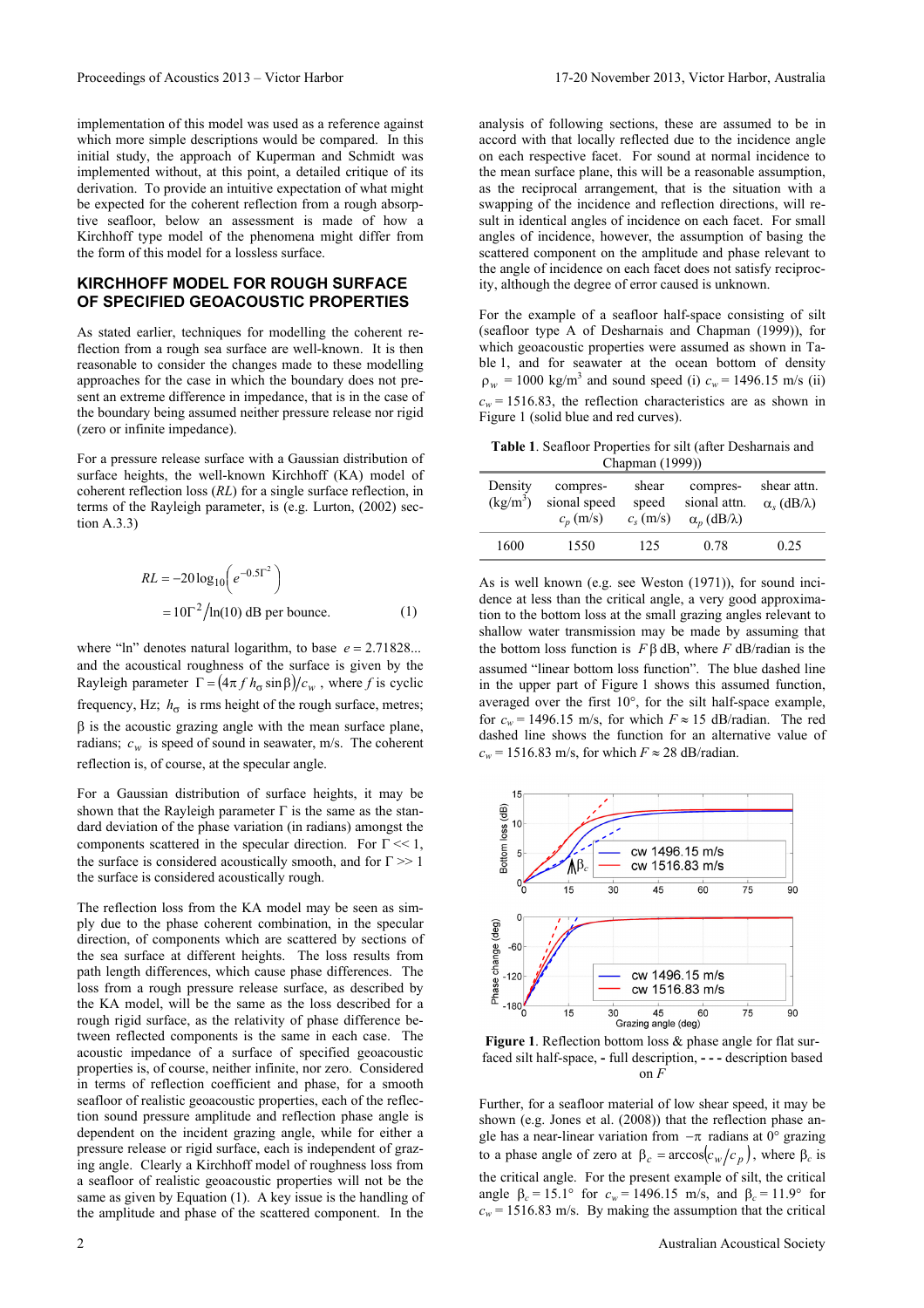angle corresponds, very approximately, with a bottom loss value of some nominal amount (Jones et al. (2008) assumed 6 dB), the reflection phase may be approximated from, merely, knowledge of the bottom loss function *F* dB/radian. The blue and red dashed lines in the lower part of Figure 1 show these approximate functions of reflection phase for the two water sound speed values. If it is assumed that β*c* is known, the approximated variation of reflection phase  $\varphi$  may be stated as

$$
\varphi \approx -\pi + (\pi \beta)/\beta_c \text{ radians} \tag{2}
$$

and the slope of the function of reflection phase  $\varphi$  in terms of incidence angle  $\beta$  is  $\pi/\beta_c$ . Using the assumptions stated above, of the relationship between a value of bottom loss of 6 dB and the critical angle β*c*, the bottom loss function *F* dB/radian is then approximated as

$$
F \approx 6/\beta_c
$$
 dB/radian, i.e  $\beta_c \approx 6/F$  radians. (3)

Based on these approximated functions for reflection loss in dB, and reflection phase angle, it now becomes easy to estimate the modifications required of a Kirchhoff-style model of coherent roughness loss. Here, the travel distance from each surface facet affects the phase of the specularly scattered component, and the local angle of incidence of each facet determines the amplitude of the specularly scattered component (e.g. Ogilvy (1991)). Of course, the reflection phase of the facet combines with the travel distance component to determine the total phase of the specularly scattered component.

#### **Reflection from rough absorptive surface**

The scattered components which, in the Kirchhoff approximation, contribute to the coherent reflection from either a rigid or pressure release surface, may be represented as in Figure 2. In the case of a Gaussian distribution of surface heights, the components may be represented by phasors all of equal amplitude but with phase values in accordance with a Gaussian distribution. As stated earlier, the Rayleigh parameter  $\Gamma$  is the same as the standard deviation of the phase variation.



**Figure 2**. Phasor diagram for Kirchhoff components for rough surface either pressure release or rigid

The corresponding phasor diagram for an absorbing rough boundary, of specified geoacoustic parameters, is not necessarily straightforward to determine. While each particular surface height is associated with a known travel time, it cannot be associated with a particular surface slope, and must be associated only with a distribution of surface slopes. However, if the distribution of the heights of the rough surface is assumed Gaussian, a simplified analysis is possible, as follows.

#### **Distribution of surface slopes**

The average shape of a rough surface may be defined in terms of the rms displacement  $h_{\sigma}$  of heights *z* and the horizontal spatial scale *L* over which the surface heights are correlated to a nominal degree, taken here to be a correlation of 1/*e*. Ogilvy (1991, p.22), for example, shows that for an isotropic surface with a Gaussian correlation function of surface height of the form  $e^{-(x/L)^2}$  (where *x* is horizontal displacement), the rms surface slope *s* is

$$
s = h_{\sigma} \sqrt{2}/L \text{ radians}
$$
 (4)

where the value of *s* is unrelated to the local value of height. Medwin and Clay's (1998, equ.13.2.10c) identical result confirms that the rms slope is the same for every value of surface height. As stated by Ogilvy (1991, p.21), for a Gaussian distribution of surface heights, the distributions of all higher order derivatives are also Gaussian, hence the surface slope values are Gaussian distributed. The distribution of surface slopes may then be seen to be the same for every value of surface height.

Ogilvy (1991, p.23) also considers the matter of the surface radius of curvature ρ, a key determinant in the validity of the Kirchhoff model. For small values of rms slope *s*, the values of radius of curvature are centred near  $\rho \approx L^2 / (2\sqrt{3} h_{\sigma})$ , or in terms of rms slope  $\rho \approx L/(\sqrt{6} s)$ . For small values of rms slope, the radius of curvature approximates the inverse of the second derivative of surface height, that is  $\pm 1 / (d^2 z / d x^2)$ (as shown by Jones et al (2010) for example). This second derivative is Gaussian distributed, hence its inverse is not.

#### **Loss expected due to distribution of slopes of absorbing surface**

Returning to the matter of the phasor diagram of specularly scattered components from different points of height, we now know that for an absorbing rough boundary with Gaussian distribution of heights and a Gaussian spatial correlation function, on average the distribution of surface slopes is the same for every part of the surface, and hence the same for each height value of the surface. This will have the result that, for all points having a particular value of surface height, that is for all points contributing to a particular single phasor in Figure 2, there will be a distribution of sub-components relating to the distribution of values of surface slope. As this distribution is the same for all values of surface height, the resultant value of phase on reflection at every height of the surface will be the same, so that, after accounting for travel times from the different height components, the resultant phasors will have an identical relative angular distribution as in Figure 2. Further, as the resultant of the distribution of reflection events at each value of surface height is the same as at every other value of surface height, the resultant loss value from absorption by the geoacoustic seafloor material will also be the same at every height value of the surface, and every phasor in Figure 2 forming the coherent specular reflection has an identical attenuation. The vector sum is then of the form relevant to Figure 2, with a reduced amplitude, by *A* dB, equal to that imposed on every phasor. The Reflection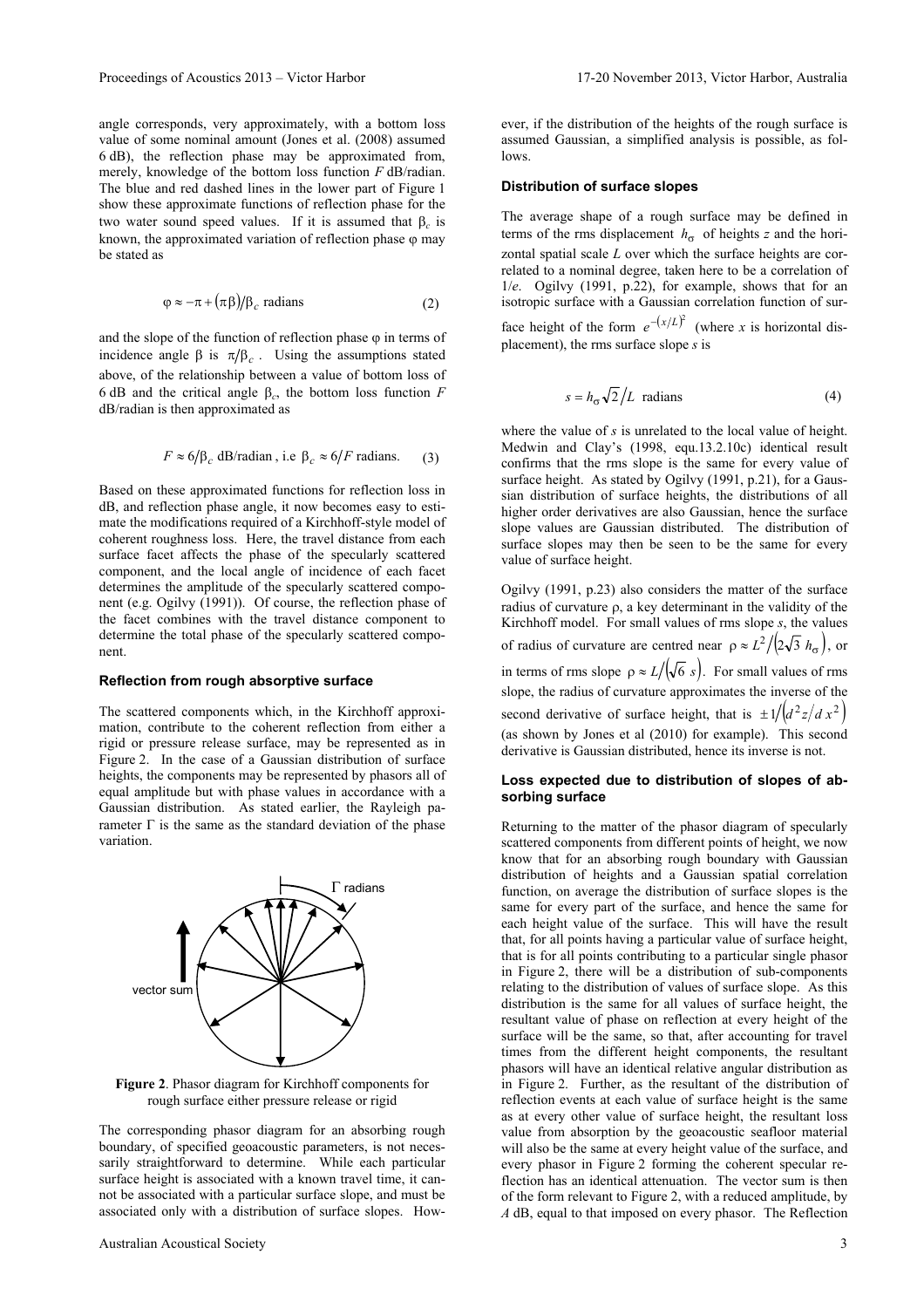Loss for the rough surface, being the counterpart of Equation (1), then becomes

$$
RL_{rs} = -20 \log_{10} \left( e^{-0.5\Gamma^2} \right) + A
$$
  
=  $A + 10\Gamma^2 / \ln(10)$  dB per bounce. (5)

As outlined above, each phasor in Figure 2 is formed from a combination of the sub-components scattered from all points of the surface at a particular value of height, and for the points at each value of height there is a Gaussian distribution of slopes. The average value of slope is zero, for which the value of the dB loss is  $Fβ$  dB, and the reflection phase is  $\varphi \approx -\pi + (\pi \beta)/\beta_c$  radians, where *F* dB/radian is the assumed "linear bottom loss function" discussed earlier, and  $\beta$  is the angle of incidence of sound at the mean seafloor plane. With reference to Figure 3, for each value of rms slope  $h_{\sigma} \sqrt{2}/L$ , for each angle of incidence β, there is a distribution of subcomponents in accord with the angles of incidence on the facets, with a value of reflection amplitude and phase for each of these angles, so that each phasor in Figure 2 may *itself* be seen to be comprised of a distribution of subcomponents for which there is a vector sum, much like as in Figure 2, and as depicted in Figure 4. The distributions of reflection amplitude and phase of the sub-components that are illustrated in Figure 3 are as for the small angle forms of the bottom loss and reflection phase curves, discussed earlier. (This implies that the incidence angles on the facets are all less than the critical angle.) An analytical determination of the sum of the vectors shown in Figure 4 is not pursued here. However, as the function of reflection phase in terms of incidence angle on each facet is known (Equation (2)), the standard deviation of reflection phase of the sub-components may be stated as  $\sqrt{2} \pi h_{\sigma} / (\beta_c L)$ , as shown in Figure 3. From the argument presented earlier in terms of the KA model, it also follows that if

$$
\frac{\sqrt{2}\pi h_{\sigma}}{\beta_c L} \gg 1, \text{ i.e. } \frac{\sqrt{2} F \pi h_{\sigma}}{6L} \gg 1, \tag{6}
$$

the phasors representing the sub-components will form a vector sum which involves phase cancellation and amplitude reduction with the result that the Reflection Loss for the rough surface *RL<sub>rs</sub>* dB will be greater than obtained by adding *RL* dB from Equation (1) to the loss *F* β dB appropriate to a smooth surface. If, however, the expression is  $<< 1$  there is relatively little spread of either reflection phase or amplitude values, and the Reflection Loss for the rough surface *RLrs* dB may be expected to be virtually identical with the sum of *RL* dB from Equation (1) and *F* β dB appropriate to a smooth surface.

Expression (6) is equivalent to  $\sqrt{2} h_{\sigma}/L >> \beta_c/\pi$ , that is the rms surface slope being much greater than  $β<sub>c</sub>/π$ . For the example of silt described by Table 1 and Figure 1, for which the critical angle is 15.1°, the rms slope must then be much greater than 4.8° for the requirement to be met. Of course, the available span of reflection phase angles for the subcomponents from the facets is over  $\pi$  radians, as reflection phase is  $-\pi$  at grazing angle of 0°, and is 0° at the incidence angles  $\geq$  the critical angle. As the distribution of reflection phase of the sub-components is two-sided, an approximate maximum value for the standard deviation  $\sqrt{2} \pi h_{\sigma}/(\beta_c L)$ can be seen to be  $\pi/2$ , when  $\beta = \beta_c/2$ . The corresponding rms slope then becomes  $β<sub>c</sub>/2$  for this maximum phase cancellation scenario.

As illustrated in Figure 3, the reflection loss of the subcomponents, in dB, itself is normally distributed about *F* β dB, with standard deviation  $\sqrt{2}$  *F*  $h_\sigma/L$ , that is, *F* times the rms slope. Assuming a value of, say, 0.2 radians (11.4°) for a maximum rms slope, this results in a maximum standard deviation of loss values for sub-components of 3.0 dB, for the silt material described in Table 1. It may be noted that the linear mean of a distribution which is symmetrically distributed on a logarithmic scale is not the same as the linear form of the mean of the logarithmic values. The low values within the distribution, below  $F$ β dB, may be shown to add more reflected energy than the high loss values, above *F* β dB, remove, so that, if there is not a spread of phase angles with resultant phasor cancellation, the expectation is that the reflected energy of the ensemble would be greater than for a flat surface.



**Figure 3**. Reflection loss and phase angle fluctuations of subcomponents due to Gaussian distribution of surface slopes of mean value β, for small β

If the standard deviation of reflection phase of the subcomponents  $\sqrt{2} \pi h_{\sigma} / (\beta_c L) \approx 1$ , a phasor representation of the sum will resemble that in Figure 4. Here, the phasors representing the sub-components are distributed in angle in accord with the bottom sub-figure of Figure 3, and the amplitude values are in accord with the expectation from the top sub-figure of Figure 3. Although no proof will be pursued here, it does appear that the vector sum will be reduced, through phase cancellation, more than implied by *F* β dB and that the vector sum is phase-shifted in the direction of a smaller phase angle  $\varphi$  than the value  $-\pi + (\pi \beta)/\beta_c$  implied by the mean incidence angle β.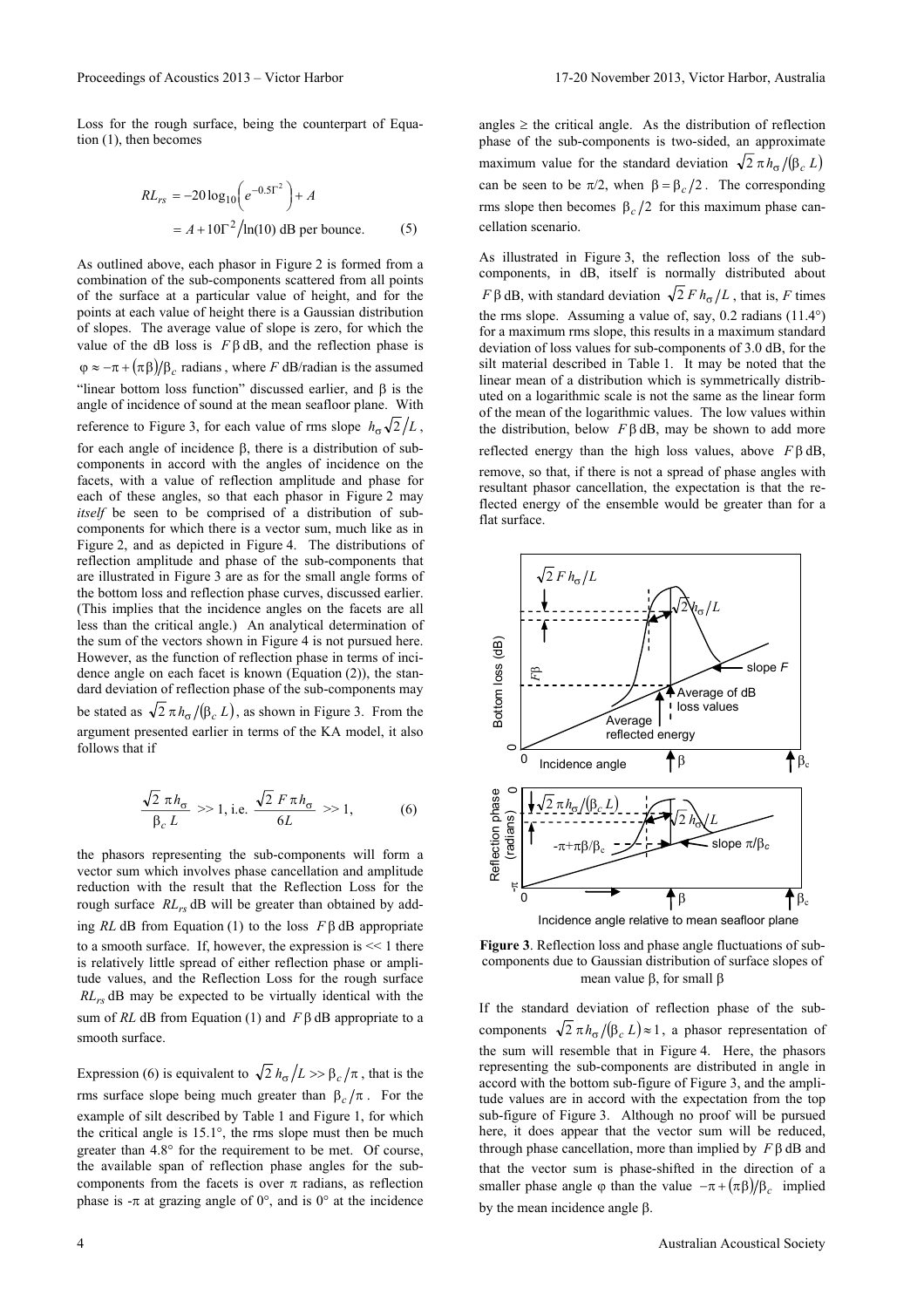The above analysis is, of course, in terms of the Kirchhoff model of coherent reflection loss, but it may be presumed that the principles described above will be relevant to a "corrected Kirchhoff" model, such as the APL-UW small-slope approximation model (Williams et al (2004)).



**Figure 4**. Phasor diagram for sub-components for each height value of the rough surface of specified geoacoustic properties

#### **Practical aspects**

The distribution of reflection phase and amplitude of the subcomponents from the angled facets will not necessarily exist as implied by the approximate forms of the reflection amplitude and phase shown in Figure 1, and the assumptions carried through to Figures 3 and 4. There is a large range of possible situations. For seafloors other than lossy fluid types (for which the silt in Table 1 and Figure 1 is an example) the reflection phase functions do not resemble the form of Equation (2). Figure 5 shows data similar to that in Figure 1 for soft sedimentary rock (seafloor type F of Desharnais and Chapman (1999)), for which the geoacoustic properties are shown in Table 2, and the calculations for Figure 5 used water density of  $1000 \text{ kg/m}^3$  and water sound speed  $1500 \text{ m/s}$ . This shows a much smaller phase variation over the span of grazing angles to about 15°, than for the silt material of Figure 1. Even with a large value of seafloor slope, for sound incidence angles to 10° and more, there will be little phase cancellation from sub-components. The implication of this, in terms of the above Kirchhoff-model arguments, is that the resultant coherent reflection loss of a rough surface will be expected to resemble the combination of the loss attributed to a smooth surface based on the geoacoustic properties, plus the separate coherent loss due to the roughness scattering from a pressure release surface.

**Table 2**. Seafloor Properties for soft sedimentary rock (after Desharnais and Chapman (1999))

| Density<br>$(kg/m^3)$ | compres-<br>sional speed<br>$c_n$ (m/s) | shear<br>speed<br>$c_s$ (m/s) | $D$ containare and chapman (1222)<br>compres-<br>sional attn.<br>$\alpha_n$ (dB/ $\lambda$ ) | shear attn.<br>$\alpha_s$ (dB/ $\lambda$ ) |
|-----------------------|-----------------------------------------|-------------------------------|----------------------------------------------------------------------------------------------|--------------------------------------------|
| 2100                  | 2300                                    | 850                           | 0.23                                                                                         | 0.17                                       |



faced soft sedimentary rock half-space, **-** full description, **- - -** description based on *F*

#### **SIMULATIONS OF ROUGH ABSORBING SURFACES**

An implementation of the second order, rotated coordinate, perturbation method for the determination of the plane wave coherent reflection coefficient for a rough seabed, as described by Kuperman and Schmidt (1989), was made in order to test the hypothesis of the present paper. The details of the implementation will not be described here. The implementation was used to generate values of coherent bottom loss per bounce, as a function of incident grazing angle, for a number of candidate seafloor half-space types and roughness parameters. Here the seafloor material was specified in terms of geoacoustic parameters. The roughness profile was described in terms of an rms height  $h_{\sigma}$  and a correlation length *L*, with either a power-law or Gaussian correlation function being used. In order to keep within the presumed requirements of a perturbation method, roughness parameters were chosen so that the Rayleigh roughness of the surface was  $\leq 1$  for small grazing angles of interest. For computations used in this study, the Rayleigh roughness was confined to  $\leq 0.35$ . As stated by Ogilvy (1991, p.103), for example, several requirements for incidence angles β may be postulated for the validity of the Kirchhoff method. Firstly, a requirement for flatness of the surface segments assumed to be facets may be made in terms of the radius of curvature of the surface ρ, as  $\sin \beta > (c_w/(f \rho))^{1/3}$ . Secondly, a requirement exists for the length extent of a facet, as projected onto the plane normal to the incidence angle β, to be larger than an acoustic wavelength. If the length of a facet is approximated as the correlation length *L*, this requirement may be stated as  $\sin \beta > c_w/(f L)$ . For the key scenarios considered below, the radius of curvature values  $\rho$  are centred near order 3.5 m, and the correlation length is 1 m, hence, for the frequency of interest (3000 Hz), the respective requirements are  $\beta > 32^{\circ}$ and  $\beta$  > 30°. These are greater than the angles of incidence used, so inferences based on the Kirchhoff model will involve some error.

Simulations were carried out to determine the loss per bounce for several roughness profiles for several seafloor types, across a range of angles of incidence. The seafloor types included the silt seafloor of Table 1, for a water sound speed of 1516.83 m/s, and the soft sedimentary rock seafloor of Table 2.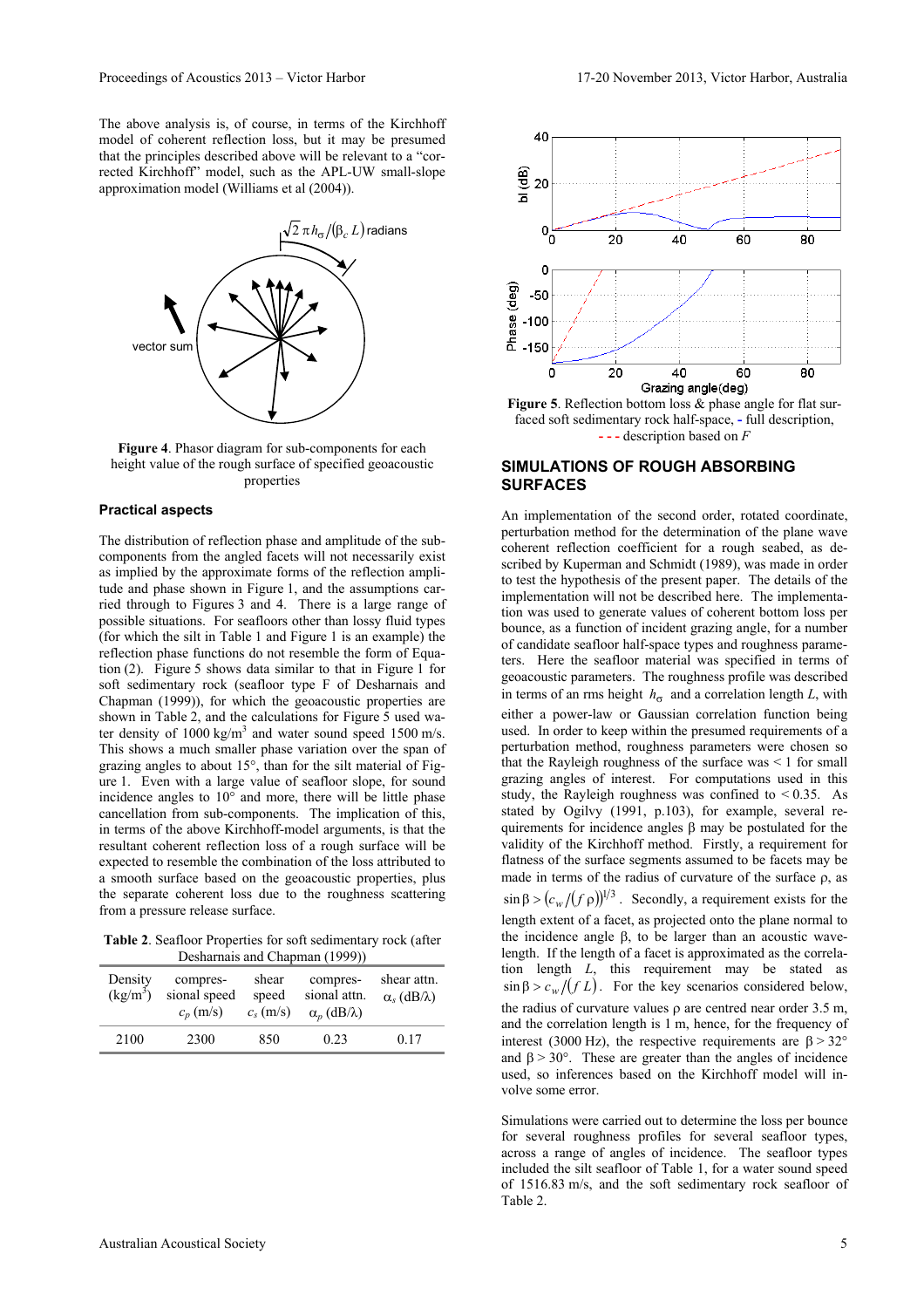#### **Rough seafloor - silt**

The coherent reflection loss per bounce was determined for the silt seafloor, for a range of grazing angles and for a range of roughness parameters, using the Kuperman and Schmidt (1989) method. The particular implementation was first checked for correctness by comparison against the example shown in Kuperman and Schmidt's Figure 3, with no error evident.



**Figure 6**. Coherent reflection loss per bounce for rough absorptive seafloor, silt, rms surface slope 6.5°, rms surface height 0.08 m, correlation length 1 m, frequency 3000 Hz, **-** Kuperman & Schmidt method, **-** flat surface loss plus SSA roughness loss for lossless boundary, **-** SSA roughness loss for lossless boundary

Figure 6 shows the Kuperman and Schmidt method result for the silt seafloor with an rms surface height  $h_{\sigma} = 0.08$  m and (Gaussian) correlation length  $L = 1$  m (giving an rms surface slope of 6.5°), for a source frequency of 3000 Hz. Figure 6 also shows the coherent loss function obtained by the SSA roughness loss model for a lossless (pressure release) surface with the same roughness profile, and shows the summation of this loss function with the loss function obtained for a flat silt surface. It is clear that the loss function derived by the Kuperman and Schmidt analysis is virtually identical with that obtained by summing the smooth surface loss function with the SSA loss function for a lossless surface.

For the silt seafloor for a water sound speed of 1516.83 m/s, the critical angle  $β<sub>c</sub>$  is 11.9°. The anticipated standard deviation of reflection phase of the sub-components reflected from surface segments at different slopes is then  $\sqrt{2} \pi h_{\sigma}/(\beta_c L)$ , that is 1.71 radians. This is very close to the value  $\pi/2$  expected to cause maximum cancellation among the subcomponents reflected by the surface components of different slope, yet no effect is observed in Figure 6, as the Kuperman and Schmidt analysis produces virtually the same result as the summation of the flat surface loss with the roughness loss for a lossless surface. Stated in simple terms, for an angle of incidence with the mean seafloor surface of 6°, the rms slope of the surface of 6.5° will cause incidence angles of surface facets to vary from 0° to over 12°, yet no phase cancellation effects are apparent.

#### **Rough seafloor – soft sedimentary rock**

A similar set of comparisons was made for the example of a rough seafloor comprised of soft sedimentary rock, for which the reflection characteristics are shown in Figure 5. The results were the same as for the silt example, in that the Kuperman and Schmidt analysis gave virtually the same result as adding the smooth surface loss to the roughness loss for a lossless rough surface. The results for the same roughness parameters and acoustic frequency, as used for Figure 6, are shown in Figure 7.



**Figure 7**. Coherent reflection loss per bounce for rough absorptive seafloor, soft sedimentary rock, rms surface slope 6.5°, rms surface height 0.08 m, correlation length 1 m, frequency 3000 Hz, **-** Kuperman & Schmidt method, **-** flat surface loss plus SSA roughness loss for lossless boundary, **-** SSA roughness loss for lossless boundary

#### **Discussion**

Other simulations for each of the silt and soft sedimentary rock materials which included both larger (2 m) and smaller (0.5 m) correlation length values, and a repetition of the simulations at 6000 Hz, but were otherwise identical, all showed that the coherent reflection loss from the Kuperman and Schmidt analysis gave virtually the same result as adding the smooth surface loss to the roughness loss for a lossless rough surface. It remains surprising to the authors that no cancellation effects, due to variations in the reflection phase at the facets, was evident. One issue with this work is that the roughness scenarios have been chosen so that the Rayleigh roughness parameter is  $< 0.35$ . Whilst it is desirable to test scenarios of greater roughness, it is considered that a perturbation method, such as used by Kuperman and Schmidt, will not be suitable to use as a benchmark. It is desirable to carry out some level of validation of results similar to those shown in Figures 6 and 7 through use of Monte Carlo simulations based on PE modelling, as these will be known to include all relevant physics. It is desirable that such Monte Carlo simulations include some seafloors of greater roughness, and also include scenarios which more closely adhere to the assumptions of the Kirchhoff method. If the results shown in Figure 6 and 7, and other simulations, are verified though Monte Carlo PE techniques, it would appear that the effects of seafloor roughness may be included within acoustic transmission models in a very simple manner.

For the examples considered, the resultant coherent loss function for the rough absorptive surfaces may be seen to be very close to linear in dB with grazing angle of incidence on the mean seafloor plane. This also has the potential to simplify certain analyses, for example in the same way that the bottom loss function *F* dB/radian has been used for a smooth absorptive seafloor.